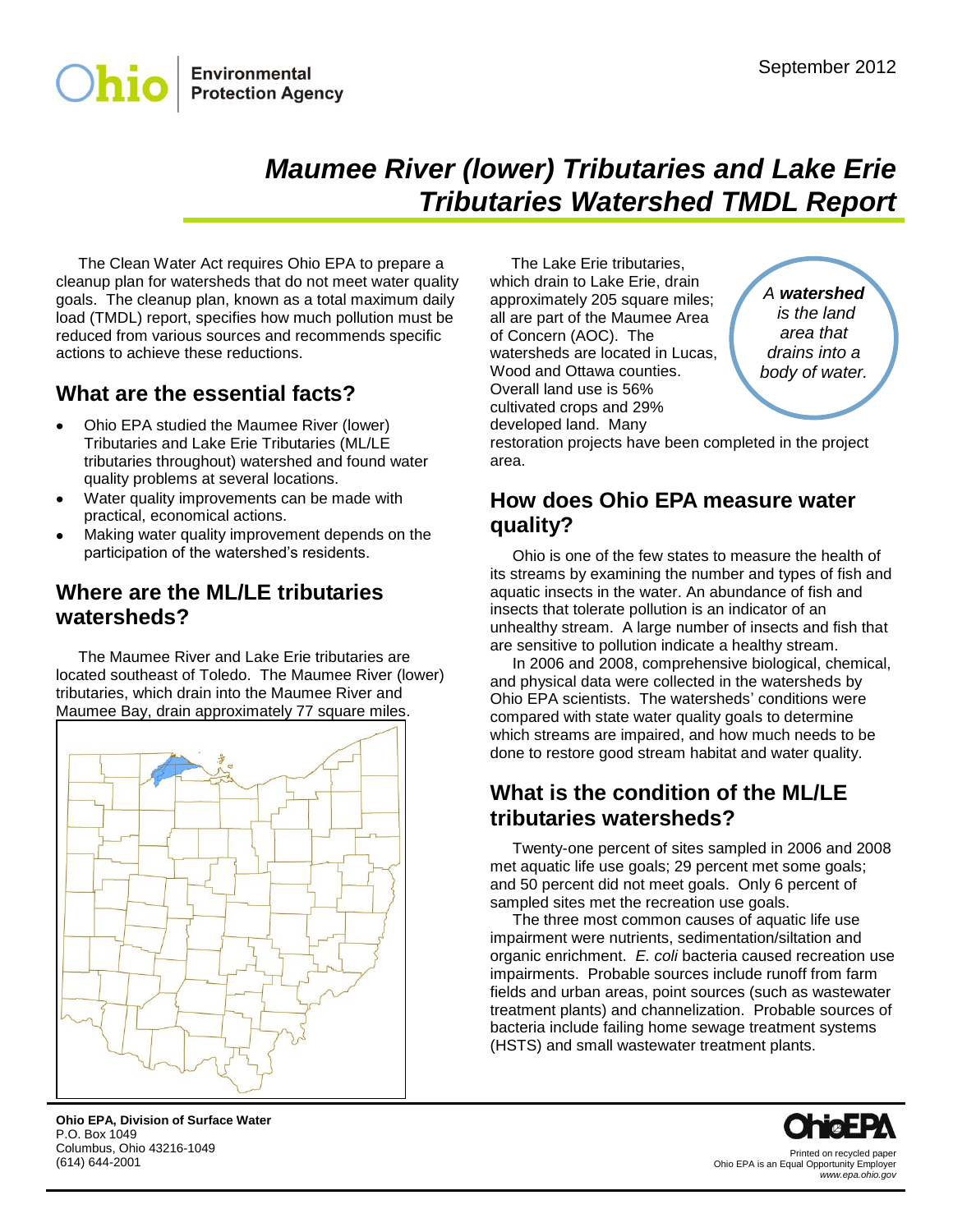## *ML/LE Tributaries Watershed TMDL Report*

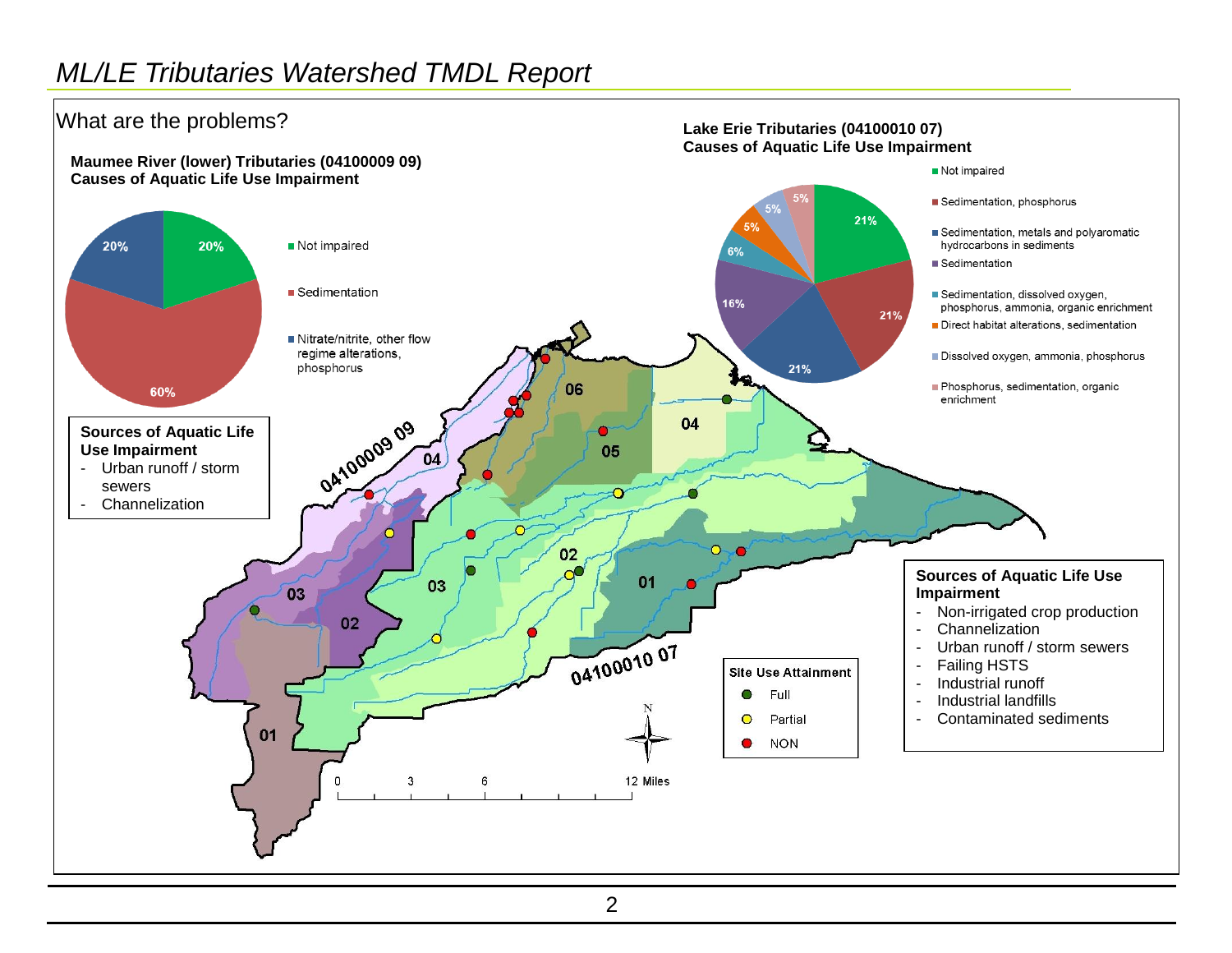## *ML/LE Tributaries Watershed TMDL Report*

How can the problems be fixed?

#### **Maumee River (lower) Tributaries (04100009 09)**

- Inspect HSTS and replace or repair failing systems.
- Promote decentralized storm water best management practices that provide infiltration and filtration, including bioretention, bioswales, green roofs, infiltration basins and trenches, underground storage, permeable pavement, and storm water wetlands.
- Rainwater harvesting through the use of rain barrels and cisterns can be used to reduce the volume of runoff being generated in residential areas.